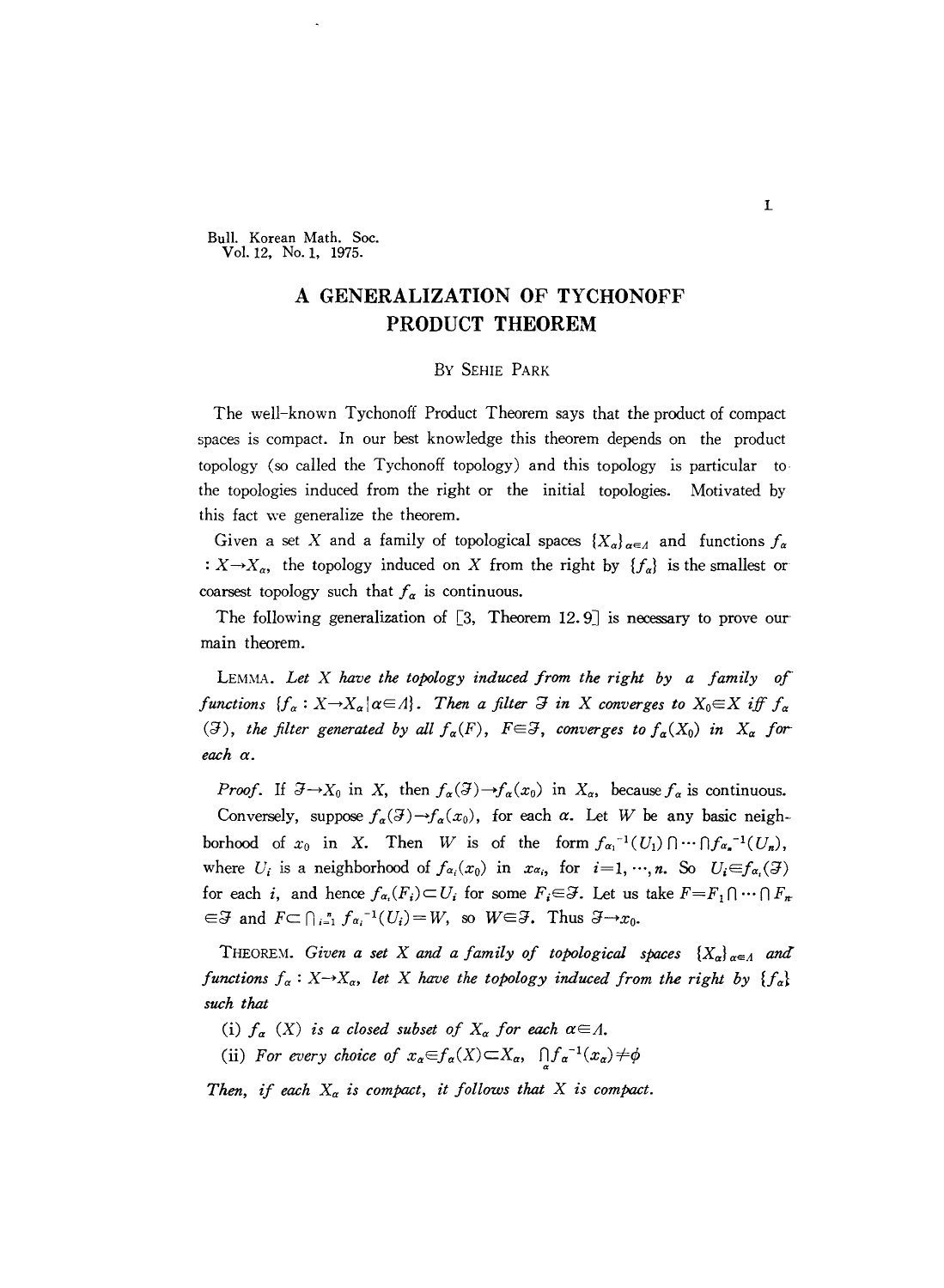## 2 Sehie Park

*Proof.* It is sufficient to show that any maximal filter in X is convergent. Let  $\mathcal F$  be a maximal filter in X. Then  $f_\alpha(\mathcal F)$  is a maximal filter in  $x_\alpha$  for each  $a \in A$ . Since  $X_a$  is compact,  $f_a(\mathcal{F})$  converges to some point  $x_a \in X_a$  and.  $x_{\alpha}$  must belong to  $f_{\alpha}(X)=f_{\alpha}(X)$ . For, if  $x_{\alpha} \in f_{\alpha}(X)$ , then for every neighborhood *U* of  $x_{\alpha}$  there exists an  $F \in \mathcal{F}$  such that  $f_{\alpha}(F) \subset U$ , this is impossible. Then by (ii) there exists  $x \in X$  such that  $f_a(x) = x_a$  for each  $a \in A$ . Therefore, by Lemma, we have  $\mathcal{F}\rightarrow x$ .

Since the subspace topology is the one induced from the right by the inclusion, we obtain

CoROLLARY 1. *Every closed subspace of a compact space is compact.* Now the following theorem is clear.

COROLLARY 2. Let X be a set,  $X_{\alpha}$ ,  $\alpha \in A$ , topological spaces and  $f_{\alpha}: X \rightarrow$  $X_{\alpha}$  *surjections* for each  $\alpha$  *such* that  $\bigcap f_{\alpha}^{-1}(x_{\alpha}) \neq \emptyset$  for every choice of  $x_{\alpha} \in$ *Xa• If* <sup>X</sup> has *the topology induced from the right by {fa}, then* <sup>X</sup> *is compact iff each Xa is compact.*

COROLLARY 3. *The Tychonoff Product Theorem and its converse.* 

REMARK 1. We can prove Theorem 1 just following one of the standard proofs of the Tychonoff Product Theorem, for example  $[1]$ , with slight modification. The proof requires one of the equivalent forms of the Axiom of Choice.

REMARK 2. We can also prove Theorem 1 using Corollary 1 and the Tychonoff Theorem: Under the same notation in Theorem 1, *{fa}* determines a function  $f: X \rightarrow Y = I\mathbb{I}_{\alpha \in A}X_{\alpha}$  such that  $p_{\alpha}f(x) = f_{\alpha}(x)$  for each  $x \in X$ , where  $p_{\alpha}$  is the  $\alpha$ -th projection. Then clearly the topology of X is induced from the right hy *f* and  $f(X) = I f_a(X)$  is compact. We can prove easily that if X has the topology induced from the right by a surjection  $f : X \rightarrow X'$  and X' is compact, then  $X$  is compact.

REMARK 3. It is well-known that the Tychonoff Theorem implies the Axiom of Choice [2J. Therefore, from the above remarks, we know that the followings are equivalent.

(1) The Axiom of Choice.